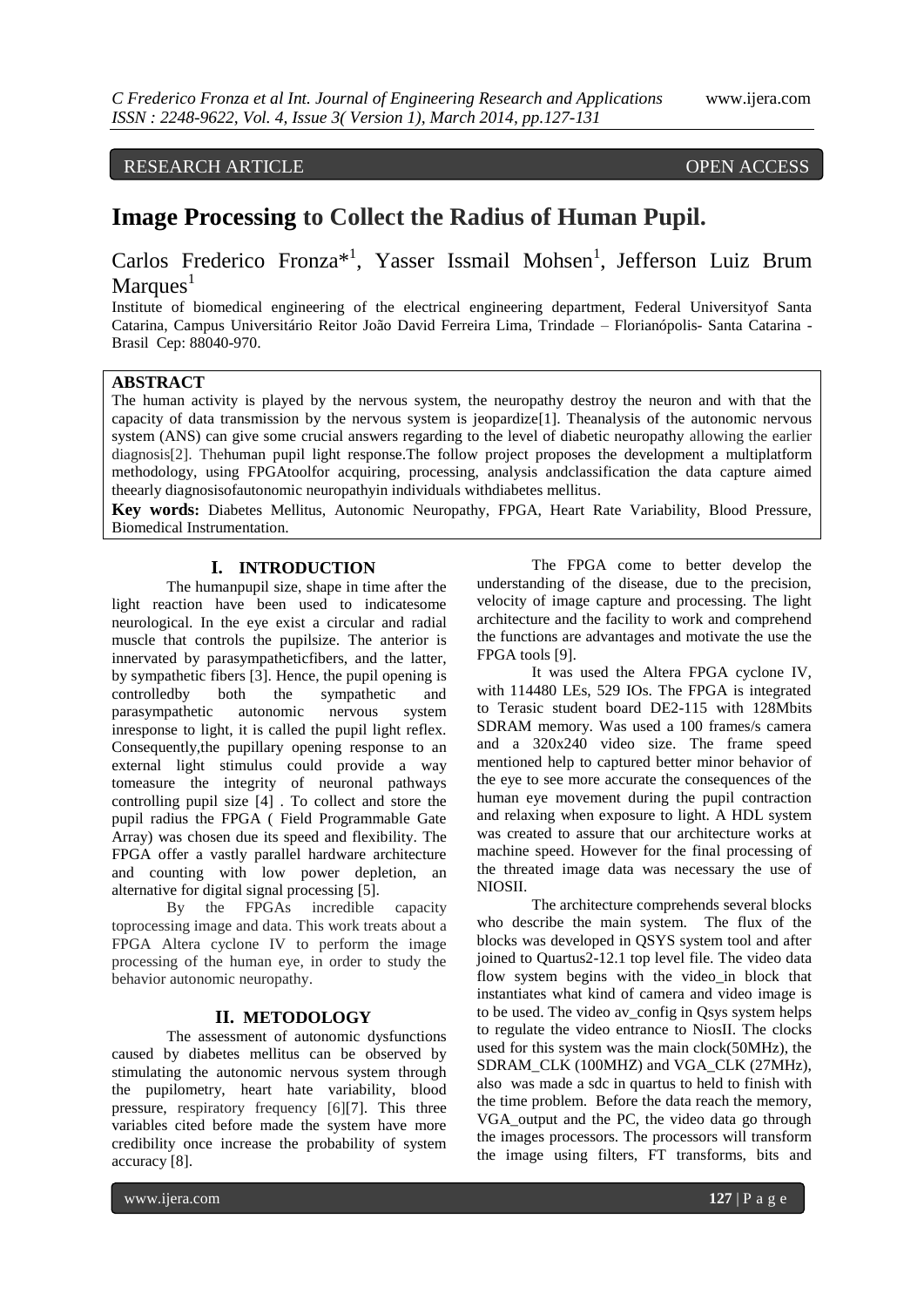Chroma resample, Black and white transform and edge detection. After all data transformation, the image is stored at SDRAM, after that the image data pass to a connected labelling block to extracted the radius from the video. In the same time it is captured the others two physiological signals, the HRV and BP, this two will be concentrated and through the RS-232 port arrive at FPGA to be processed after be NiosII. The main structure of the system, the pupilometry can be seen in figure 1.



**Figure 1**. How the data flows in the architecture proposed.

The top level design was made in Verilog computation language. The Verilog was chosen due its lean characteristic making the image processing even faster. The figure 2 shows the pupilometry, led blink and the serial port view structure. top.

Top Level



**Figure 2**. Top and linked levels diagram FPGA.

The LED\_blink function was created to stimulate the eyes with differences frequencies and interval time light flash, using VHDL language it was made a Finite State Machine (FSM) to give the dynamic necessary to give the system the possibility to regulate the flash light blink during the experiment thought the DE2-115 board. The design was made to possibility human interaction by the switches to choose the better timing and intensity of blinking led during the experiment.



**Figure 3.**Ledblink finite state machine.

#### **2.1 PUPILOMETRY**

Pupilometry is simple, low-cost, and not invasive method to evaluate the autonomic nervous system, through a pupil evaluation in light reaction, using a series of flash lights [10], [11]. The pupil analysis to discovery autonomics dysfunctions is the most sensitive technique [12]. The pupilometry regarded as the measurement of pupil size in time before and after a flash light, when the patient pupil remains in a dark environment during all the experiment [13].

For the pupilometry work in the dark was utilized the infrared light that doesn't stimulate the pupil however it's light is reflected by the pupil dark aspect, that is solved by a simple image processing [14] [15].

#### **2.2 QSYS**

QSYS is an important IP core integration device from Altera that helps to have a better use and understanding of the low level design we choose to make. Using the QSYS toll it's possible to simplify the top level architecture, and peripherals code saving time during the project development, once it's capable to give to the programmer the data flow in the design, interconnecting logical blocks to connect intellectual property  $(IP)$  functions and subsystems<sup>8</sup>. In this Qsys project was insert in the main context a master tag the available us to manipulate the board in real time to better configure the system without serials of compilation, The figure 4 shows a model used in Qsys system.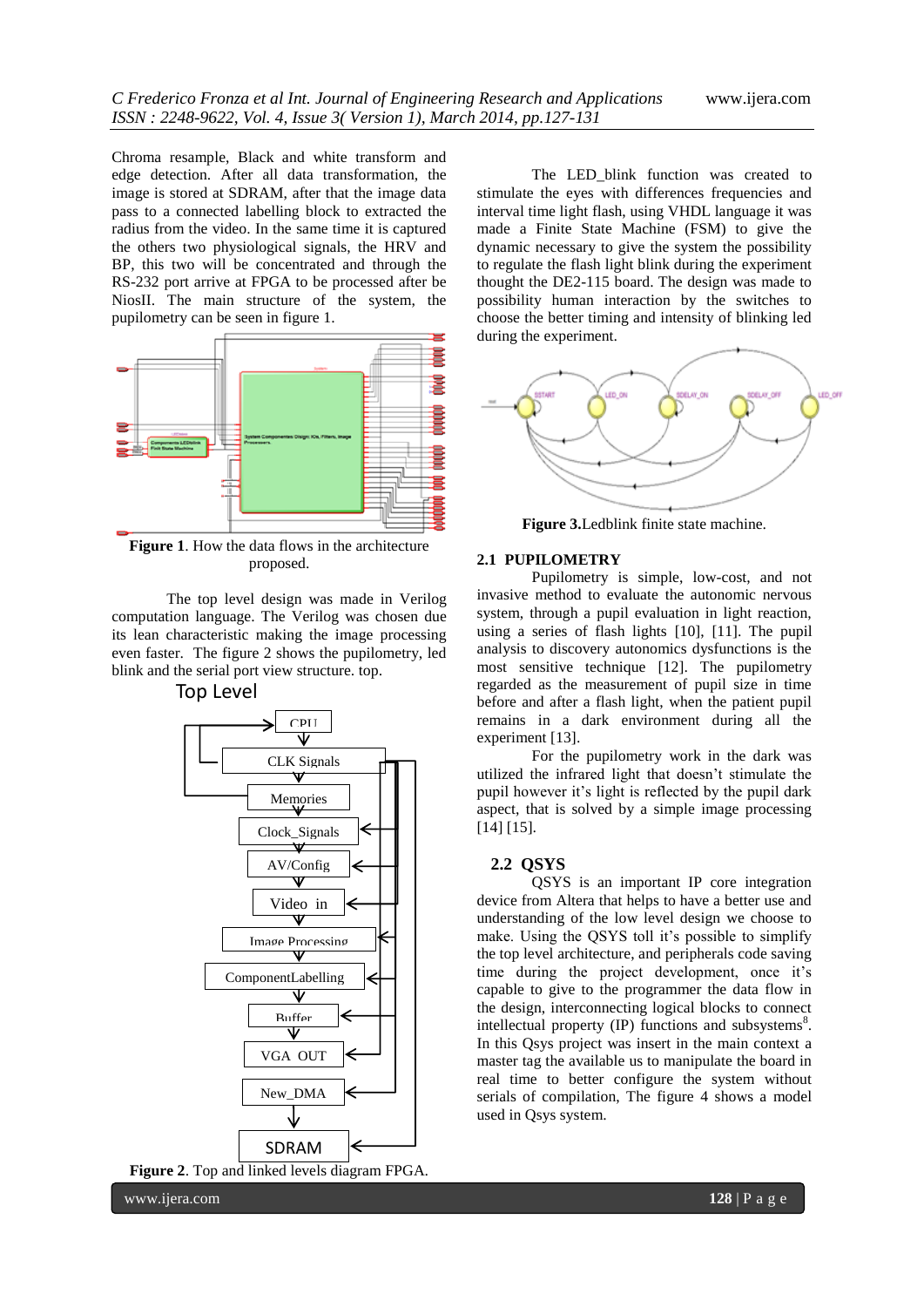

**Figure 4.**Qsys System from Altera.

To process the video stream was first use a Gaussian smoothing filter and decrease noise in the images. Afterfirststepthe stream gets through a Sobel operator processor, which computes the gradient of the image intensity. Then, the stream is processed by a non-maximum suppression filter, which finds the directions of the gradients. Finally, the stream is processed through a hysteresis filter to determine which gradients are edges. It can be seen at Figure 4 that shows the block diagram of the core[16].

The goal of image edge detection is to discoveryin a frame an abruptchange in brightness, indicating the limit of the image. Through edge detection can be founded the discontinuities in surface[17].



**Source**: ALTERA, 2013.

#### **2.3 Processing Image**.

The final request of image processing was the radius and time data collect and storage. Once after the first image processing the image stored in SDRAM are a black and white image, where the pupil is black and the background is white, as show in figure 5. Now we are able to find the center o mass of the image we want.



#### **Figure 6.**shows the pupil all black and the rest of the image white, a binary image.

To give the accuracy to that this system required, was made a center of mass and radius find block and insert in qsys flow.The out coming is the radius in time of the pupil stored in the on chip memory and pc thought the host based file system waiting for the statistical analysis.

In the Figure 8 it can be seen the final image processing. The edge detector in the eye separated the pupil from the rest. The algorithm search in the frame for the edge and after found start to count until find the another edge, stored size number in a vector, and continuous till find the greatest size, the pupil diameter. It is shown in red in Figure 7.



**Figure 7**. Pupil Image Processing finding the diameter.

#### **III.PROJECT OUTCOMMING**

We were able to extract images from the camera, treat the images with images processing system and stored into the SDRAM. Once in the SDRAM the video was extracted and the pupil radius

www.ijera.com **129** | P a g e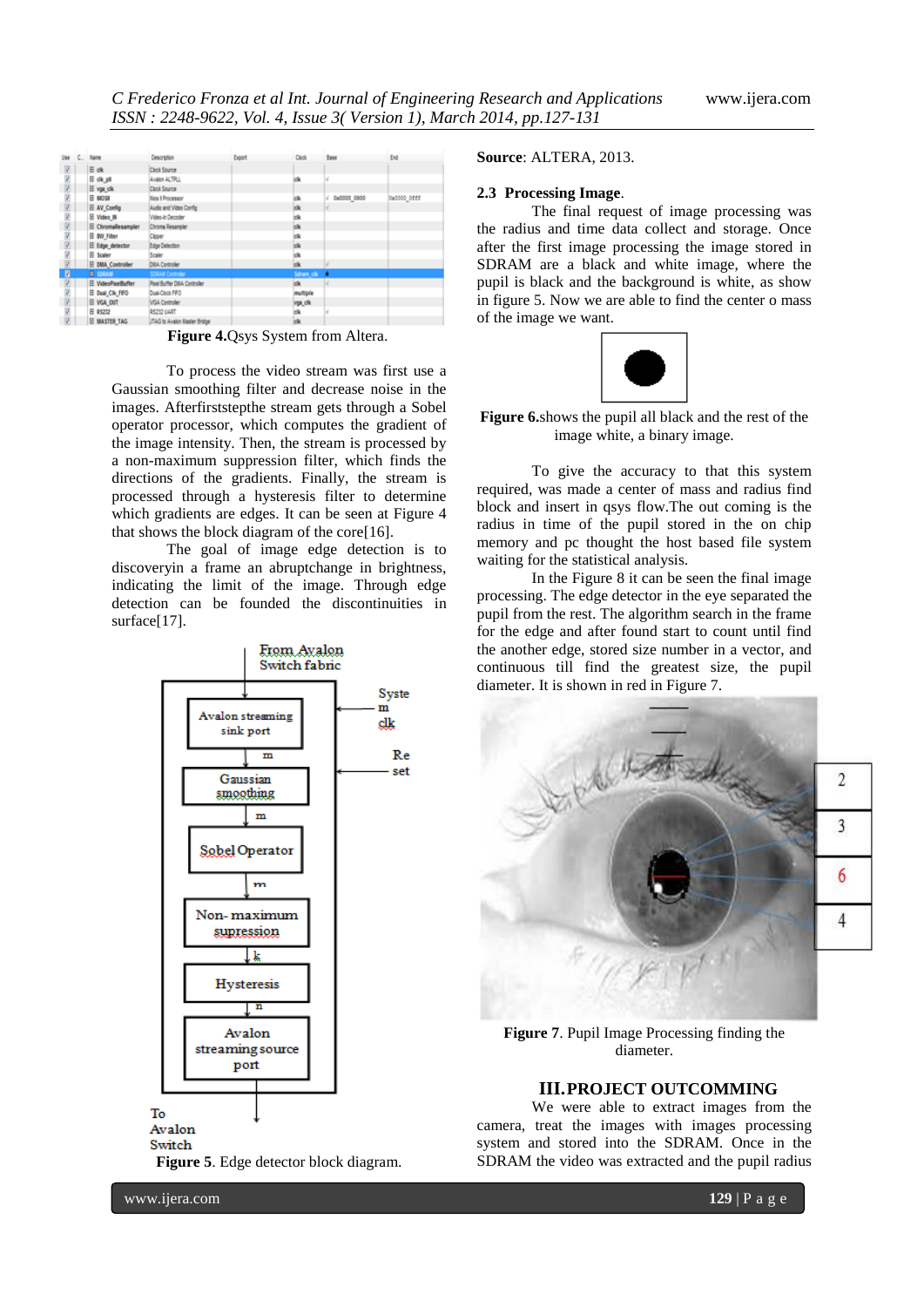was calculated and was made the connection with the personal computer and collects the data to make the analysis of the out coming. The images in PC give to us the possibility to processing in matlab to confirm the accuracy of the system.

## **3.1 IMAGES FROM THE CAMERA**

After all processing the video output is raw image in black and white using the pupil edge detector, ready to processing, after the image treating the result is frames in bmp format and a csv file containing the pupil radius dimensions in time. The figure 7 show the image collected before and after the flash light demonstrating the differences of pupil ray. The pupil ray can be used to find disease that affects the human neurons, the neuropathy.



**Figure 8**. Show the pupil radius contraction and relaxing after the flash light, were a. moment before the flash, (b) and (c) show the contraction after the flash and in (d) the eye is back to normal.

#### **IV. CONCLUSION**

By means of the system proposed it were able to collect the images frame by frameand stored in a SDRAM memory and give the second processing collecting the radius. All the image processing occurs at the same time of image collect showing the fast processing and image analysis.

With the collected data it is possible to analyses the human autonomic system.

### **REFERENCES**

- [1] P. HOME, "Glucose: sweetness and toxin," *Diabet Voice,* vol. 49, 2004.
- [2] E. B. SCHROEDER, L. E. CHAMBLESS, D. LIAO, R. J. PRINEAS, G. W. EVANS,

W. D. ROSAMOND and G. HEISS., "Diabetes, Glucose, Insulin, and Heart Rate Variability.," *Diabetes Care,* vol. 28, no. 3, March 2005.

- [3] E. C. M. R. C. &. G. P. E. MCNAY, "Fluctuations in brain glucose concentration during behavioral testing: Dissociations between brain areas and between brain and blood. Neurobiology of Learning and Memory.," vol. 75, p. 325–327, 2001.
- [4] A. J. BOULTON, A. I. VINIK, J. C. AREZZO, V. BRIL, E. L. FELDMAN, R. FREEMAN, R. A. MALIK, R. E. MASER, J. M. Sosenko and D. Ziegler., "Diabetic Neuropathies," *Diabetes Care,* vol. 28, no. 4, pp. 956-962, April 2005.
- [5] D. a. C. o. D. MELLITUS, *DIABETES CARE, VOLUME 33, SUPPLEMENT 1, JANUARY 2010,* vol. 33, no. 1, pp. 562-569, JANUARY 2010.
- [6] A. VINIK, R. MASER, B. MITCHELL and R. FREEMAN, "Diabetic Autonomic Neuropathy," *Diabetes Care,* vol. 26, pp. 1553-1579, 2003.
- [7] F. G. L, "An Approach to the Assessment of Diabetic Neuropathy Based on Dynamic Pupillometry," *IEEE Engeneering in Medicine and Biology Society,* pp. 557-560, Aug 2007.
- [8] A. D. A. a. A. A. o. Neurology., "Proceedings of a consensus development conference on standardized measures in diabetic neuropathy," *Diabetes Care,* vol. 15, pp. 1080-107, 1992.
- [9] A. BOCHEM, R. HERPERS and K. KENT, "Acceleration of Blob Detection within Images in Hardware," *University of New Brunswick,* pp. 1-37, Dec 2009.
- [10] F. FOTIOU, K. N. FOUNTOULAKIS, A. GOULAS, L. ALEXOPOULOS and A. PALIKARAS, "Automated standardized pupillometry with optical method for purposes of clinical practice and research," vol. 20, no. 5, p. 336–347, 2000.
- [11] G. FERRARI, *PUPILOMETRIA DINÂMICA: APLICAÇÃO NA DETECÇÃO E AVALIAÇÃO DA NEUROPATIA AUTONÔMICA DIABÉTICA E ESTUDO DA CORRELAÇÃO ENTRE A RESPOSTA TEMPORAL DA PUPILA AO ESTÍMULO VISUAL E A GLICEMIA,* Curitiba, PR, 2008.
- [12] K. KARA, D. KARAMAN, U. ERDEM, M. CONGOLOGLU, I. DURUKAN and A. ILHAN, "Investigation of Autonomic Nervous System Functions by Pupillometry in Children with Attention-